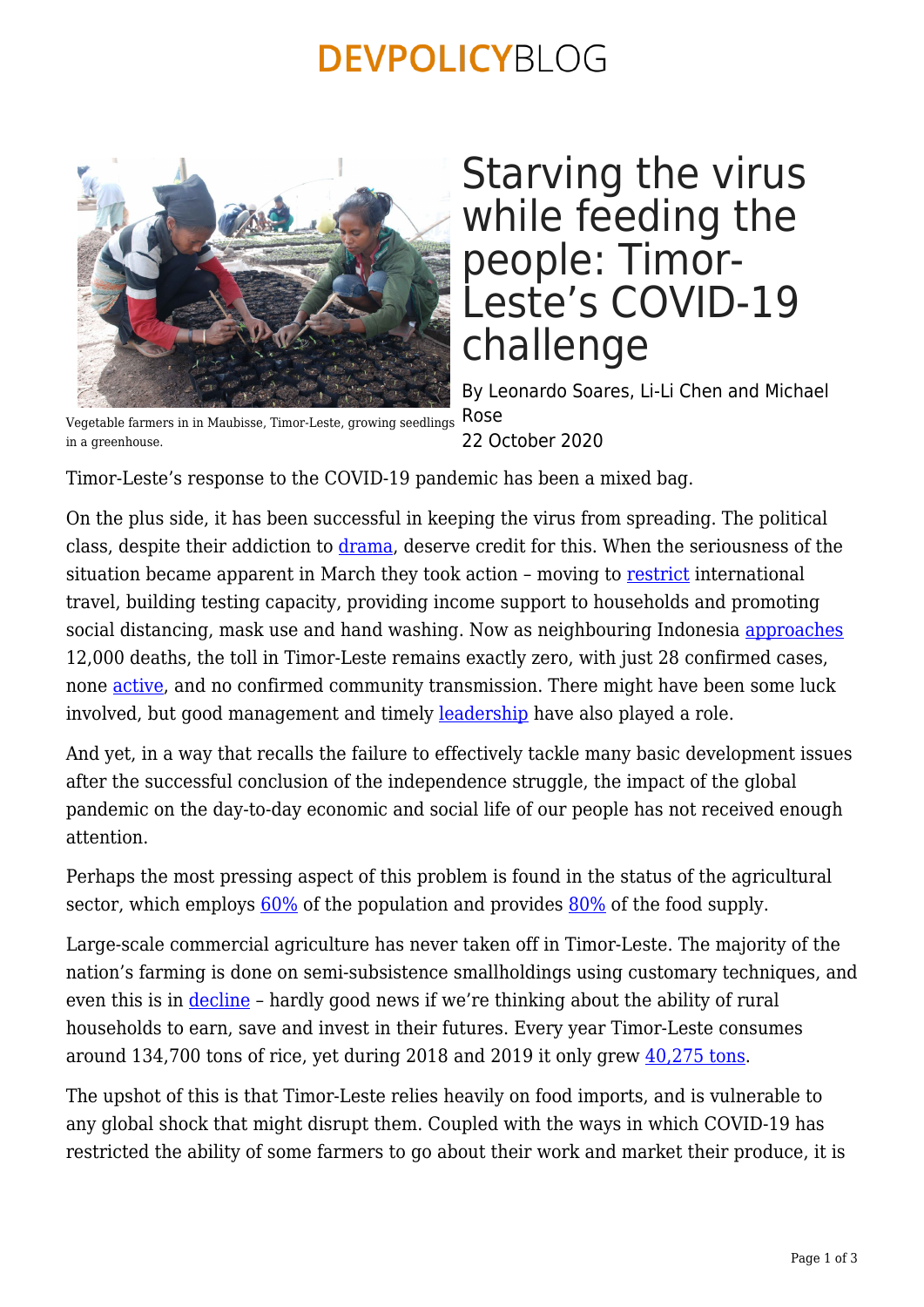# **DEVPOLICYBLOG**

easy to see why the country's food supply is now in an alarming situation.

This situation is not unique to Timor. According to the World Food Program (WFP) more than 265 million people are at risk of hunger by the end of 2020. However, in Timor-Leste the risk feels particularly acute. During the mid-1970s more than 80,000 people died from the effects of famine caused by [war,](http://www.cavr-timorleste.org/updateFiles/english/CONFLICT-RELATED%20DEATHS.pdf) and to this day more than half of the population suffers from food [insecurity.](https://docs.wfp.org/api/documents/WFP-0000113450/download/?_ga=2.101111366.61344574.1588777812-1658301567.1588576951)

Rural people know they are vulnerable. A farmer in Ermera municipality we spoke to said:

'We produce many different sorts of vegetables but there is no supermarket that can buy our produce during the lockdown. At the local market we get just US \$0.50 for a kilogram of tomatoes, whereas the larger stores in Dili would pay us US \$1.50. During this state of emergency our income has been much less than usual.'

The plummeting price of produce and number of customers left this man, and many others like him, struggling to provide for their families. For Timorese farmers, who already must contend with large families, unpredictable weather and poor soils, this sort of income loss is likely to significantly damage their ability to sustain themselves and continue on with their productive activities. According to government [sources](https://www.laohamutuk.org/Agri/2017/NationalFoodNutritionSecurityPolicyMay2014en.pdf) in Timor-Leste, 40% of household income is spent on food, and of course all of these impacts are even more serious for already [disadvantaged](https://web.facebook.com/oxfamtimorleste) groups such as widows, the disabled and the elderly.

To give credit where it is due, the economic ramifications of COVID-19 have not been completely ignored by government. At the centre of its response has been an economic relief package, which includes a cash transfer of US \$200 to each household with an income of less than US \$500 per month, as well as electricity credits of US \$15 per month. On a broader level, it has also committed to purchasing a three-month reserve of rice and making a US \$5 million investment in domestic agricultural production.

Positive as these initiatives are, questions remain as to their adequacy. For larger families a subsidy of US \$200 is unlikely to get them very far. Moreover, its distribution has been patchy – people have complained of the money not arriving on time, or at all.

'We thank for the Government for this subsidy,' one woman from Baucau told the [media](https://lafaek.news/benefisiariu-suku-tirilolo-agradese-subsidiu-200-maibe-deskontente-tanba-la-responde-ee/), 'however unfortunately the subsidy arrived late.' Many people, she said, short on food and money, had been forced to fall back on the assistance of their neighbours and local NGOs.

The announced investment of an extra US \$5 million in the agriculture sector is also dubious. According to the [Ministry of Agriculture and Fisheries](https://www.maf.gov.tl/tl/notisia/438-map-lansa-resultadu-avaliasaun-rapidu-ba-seguransa-ai-han) (MAF), 81% of households are already experiencing food and income deficits due to the emergency. Exactly how the